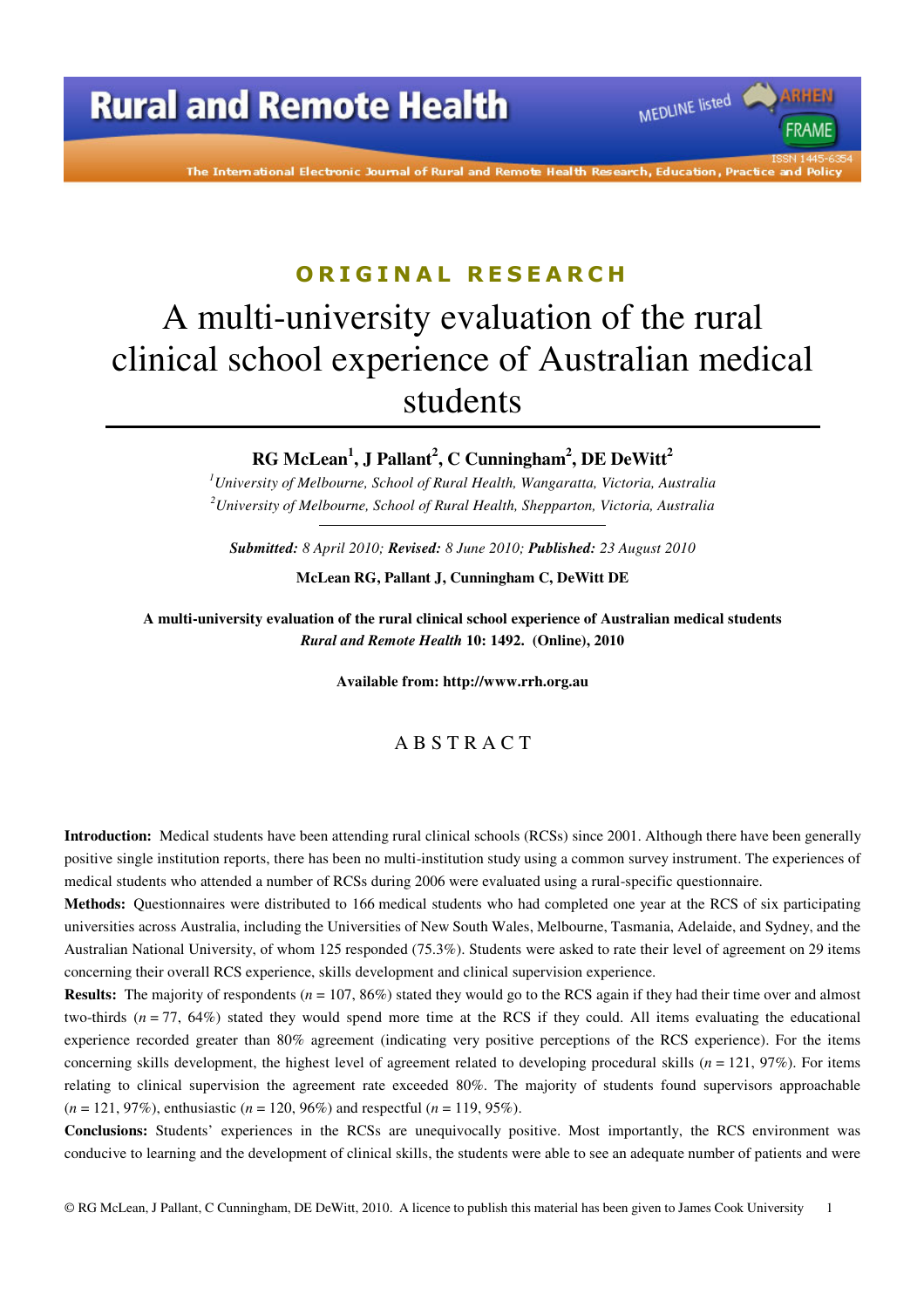The International Electronic Journal of Rural and Remote Health Research, Education Practice and Policy

success of the RCS program and for its role in attracting future doctors to work in rural environments.

well-prepared for examinations, and their supervisors were very good and acted as positive role models. This augers well for the

**Key words:** Australia, doctor shortage, medical education, medical students, rural clinical school, rural medical education.

# Introduction

Australia has a relative shortage of medical practitioners in rural areas, in comparison with metropolitan areas, and although the supply is increasing slightly, changes in working practices means that the effective supply is diminishing<sup>1</sup>. In addition, the health of rural people is worse than the health of their metropolitan counterparts in a number of areas<sup>2</sup>, and it is postulated that the relative shortage of doctors is one of a number of contributing factors.

In a number of countries, programs have been instituted over the past 30 years to provide medical students with an early rural experience in the hope that this will encourage them to return to rural areas when they complete their training. Overall, the assessments of outcome have been modestly favourable. In Australia, a number of programs have been initiated at university, state and territory and national level. These primarily fund brief exposures in rural practice and scholarships<sup>3</sup>. However in 2000, the then Commonwealth government funded the rural clinical school (RCS) program, initially in 9 universities but subsequently expanding to its current total of 13 universities. This program requires 25% of students in each year to undertake at least 1 year of their clinical training in a rural setting<sup>4</sup>.

The program has been successful in meeting its short-term objectives, as assessed by a recent external evaluation<sup>5</sup>, although it will take a number of years to see if those students who experienced the program return to and practise in rural locations, but early signs are encouraging<sup>6</sup>.

In 2005, the heads of the RCSs agreed to develop a questionnaire about rural student intentions and experiences, to allow individual schools to assess their students' experiences, and to facilitate data analysis at a national  $level<sup>7</sup>$ .

In 2006, Medical Deans Australia and New Zealand (MDANZ) agreed to develop a longitudinal data base to include all medical students, and to research factors relating to student preferences and outcomes<sup>8</sup>. The rurally-developed questionnaire and the MDANZ survey instrument were coordinated to avoid student burnout through the requirement to complete multiple questionnaires.

The aim of this study was to evaluate the experiences of medical students who attended rural clinical schools during 2006, using the rural-specific questionnaire. This is the second part of a broader study conducted to explore medical students' views of rural clinical schools.

### Methods

Questionnaires were distributed in 2006 to 166 RCS medical students who had completed 1 year at the RCS at 6 participating universities. Not all eligible universities participated in this initial study. Participation of both universities and of students was voluntary and in each participating university, the distribution of questionnaires and the collation of responses was left up to staff at the individual RCSs. Ethics approval was obtained for the study from each participating university human research ethics committee.

The questionnaire 'Rural Clinical School Evaluation 2006'<sup>7</sup> was developed as an evaluation tool to determine baseline data about students studying in RCSs. Background characteristics assessed included age, gender, marital status,

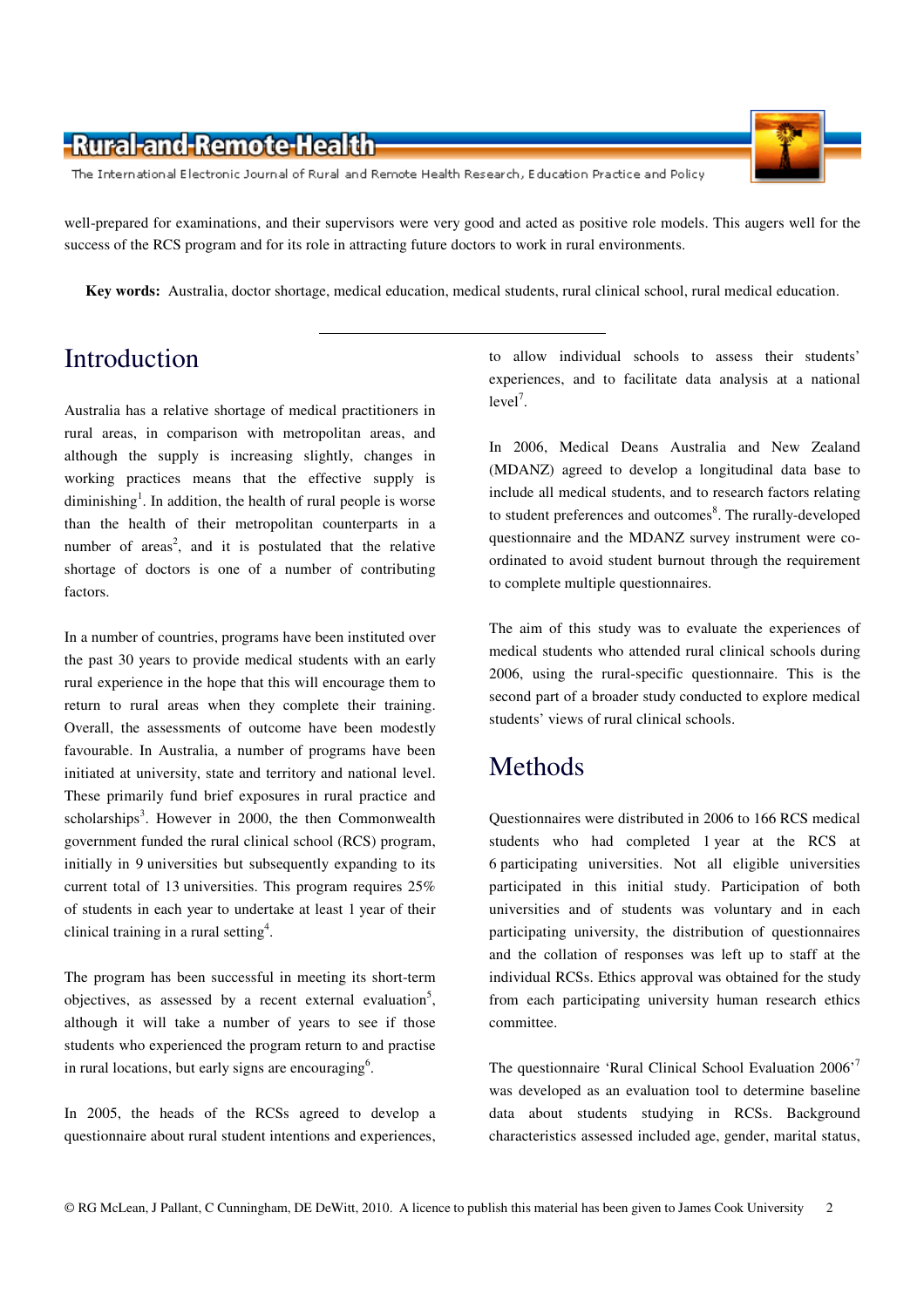The International Electronic Journal of Rural and Remote Health Research, Education Practice and Policy

number of dependents, ethnicity, admission and entry into medical school, rural background and education. Using a sixpoint Likert scale  $(1 = \text{disagree} \text{strongly}, 2 = \text{disagree}$ moderately,  $3 =$  disagree slightly,  $4 =$  agree slightly,  $5 = \text{agree}$  moderately,  $6 = \text{agree}$  strongly) students were asked to rate their level of agreement on 29 items concerning their overall RCS experience, skills development and clinical supervision experience. The six-point Likert scale results showed a number of very small cell sizes. All authors individually reviewed individual cell responses for bias or 'outlying' concerns with no significant issues being identified. Thus, based on common agreement, 'agree' and 'disagree' cells were collapsed to allow a clearer picture of students' opinions and perspectives.

All data were pooled. The software SPSS v15 (SPSS; Chicago, IL, US: www.spss.com) was used to generate descriptive analyses and to evaluate responses to questionnaire items concerning students' experiences of the RCS. Qualitative responses to open-ended questions were analysed using standard quantitative methods.

### Results

Responses were received from 125 of 166 students (75.3%) who received questionnaires. Respondents ranged in age from 21 to 43 years (mean 24.5 years,  $SD = 3.89$ , with nine students aged 30 years or older). Almost two-thirds of the sample was female  $(n = 77, 62\%)$ . The majority was single  $(n = 109, 87\%)$ , with the remaining 16 (13%) married or in a de facto relationship. Of the 125 participants, only six students (5%) had children under 16 years. Sixtynine students (55%) held at least one scholarship.

The majority of students were born in Australia  $(n = 101)$ , 83%), while the 21 students not born in Australia (17%) had been resident in Australia for an average of 19 years (mean 18.63 years,  $SD = 6.63$ . English was the second language for 15 students (12%).

The breakdown of participants by medical school is presented (Table 1).

The majority of respondents  $(n = 107, 86%)$  stated they would go to the RCS again if they had their time over and almost two-thirds  $(n = 77, 64\%)$  stated they would spend more time at the RCS if they could.

Twelve questions were used to evaluate educational experiences at the RCS. To aid interpretation the original six-point response scale was collapsed into two categories: 'disagree' (disagree strongly, moderately, slightly) and 'agree' (agree strongly, moderately, slightly) (Table 2). All evaluation items recorded greater than 80% agreement (indicating very positive perceptions of the RCS experience). The highest level of agreement for general items was 'the RCS environment was conducive to learning'  $(n = 117)$ , 94%). For the items concerning skills development, the highest level of agreement related to developing procedural skills (*n* = 121, 97%).

Using a six-point scale, students rated their clinical supervisors on 15 attributes, with responses also collapsed into 'disagree' or 'agree' (Table 3). For all items the agreement rate exceeded 80%. The majority of students found supervisors approachable  $(n = 121, 97\%)$ , enthusiastic (*n* = 120, 96%) and respectful (*n* = 119, 95%).

Students provided 59 open-ended comments concerning their experience at RCS. Forty-two percent  $(n = 25)$  were positive,  $32\%$  ( $n = 19$ ) contained positive and negative comments and  $25\%$  ( $n = 15$ ) were negative.

Students were positive about patient access and clinical teaching:

*Very good access to patients. Good bedside teaching, I felt that I received excellent teaching and Educational experience has been excellent - lots of access to patients and the patients were very willing to see us. The academic staff have been very helpful and approachable.*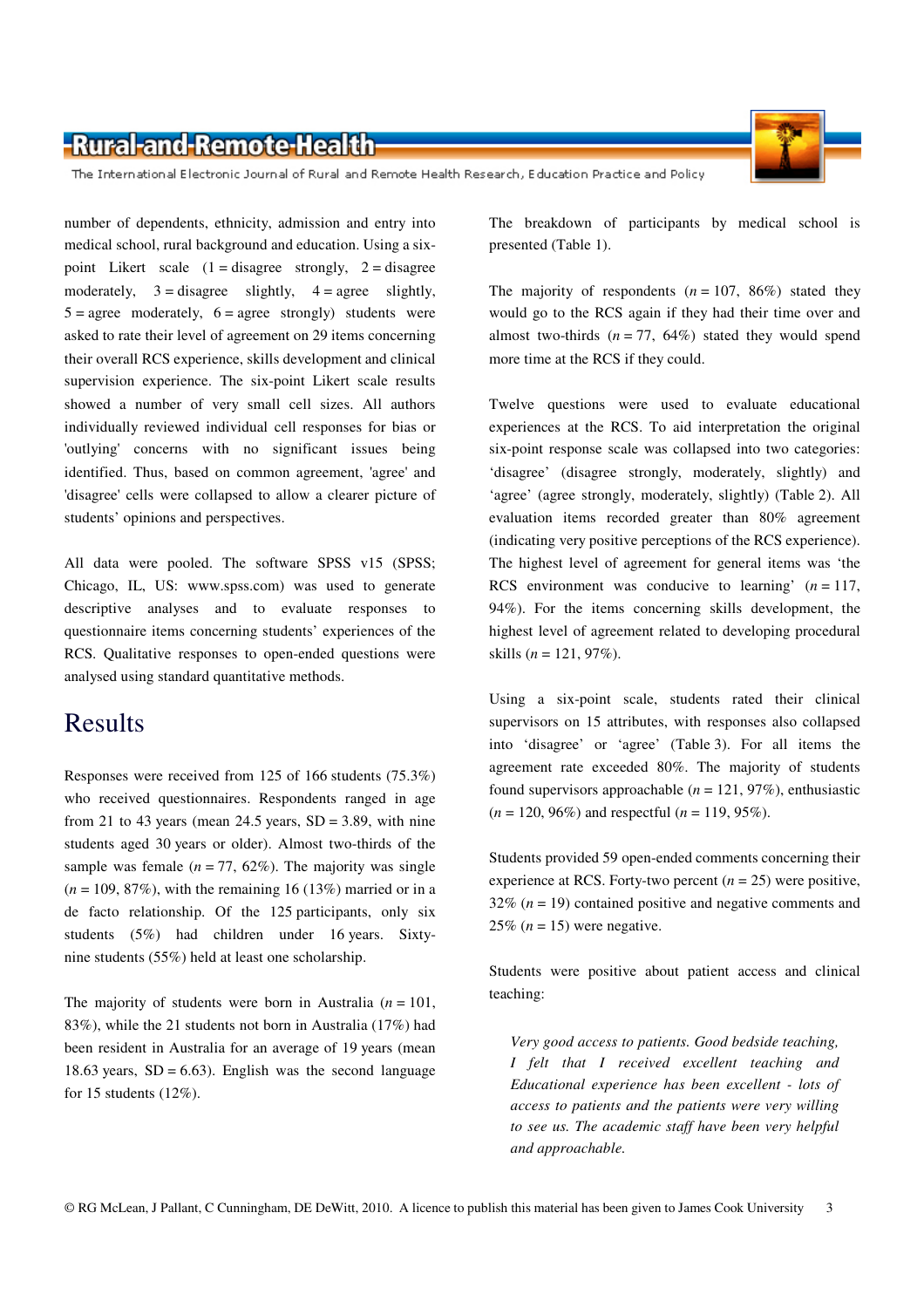

The International Electronic Journal of Rural and Remote Health Research, Education Practice and Policy

| <b>Medical school</b>                 | <b>Participants</b> |
|---------------------------------------|---------------------|
|                                       | $N(\%)$             |
| University of NSW                     | 50 (40)             |
| University of Melbourne               | 28(22)              |
| University of Tasmania                | 16(13)              |
| University of Adelaide                | 12(10)              |
| University of Sydney                  | 10(8)               |
| <b>Australian National University</b> | 9(7)                |
| Total                                 | 125(100)            |
| NSW, New South Wales.                 |                     |

#### **Table 1: Participants according to medical school**

#### **Table 2: Students' evaluation of their experience at rural clinical school**

| <b>Experience at RCS</b>                                                | Agree              | <b>Disagree</b> |
|-------------------------------------------------------------------------|--------------------|-----------------|
|                                                                         | $n\left(\%\right)$ | $n(\%)$         |
| General experience                                                      |                    |                 |
| The environment was conducive to learning                               | 117 (94)           | 8(7)            |
| I had access to adequate IT to assist my learning                       | 116 (93)           | 9(7)            |
| I had access to house staff to assist my learning                       | 115 (92)           | 10(8)           |
| I saw a sufficient number of patients                                   | 113 (90)           | 12(10)          |
| I was well prepared for exams                                           | 104(85)            | 18(15)          |
| The educational experience met expectations                             | 105(84)            | 20(16)          |
| I was able to participate actively in patient care                      | 103 (84)           | 20(16)          |
| I was able to negotiate my learning goals                               | 100(80)            | 24(20)          |
| Skills development                                                      |                    |                 |
| I was able to develop procedural skills                                 | 121 (97)           | 4(3)            |
| I was able to develop my knowledge base                                 | 118 (94)           | 7(6)            |
| I was able to develop case presentation skills                          | 113 (90)           | 12(10)          |
| I was able to develop written case histories<br><b>DOOD</b> 1 1 1 1 1 1 | 105(84)            | 20(16)          |

RCS, Rural clinical school.

#### Students reported concerns about lack of specialty training:

*Too much input from allied health. Not enough from specialists and Missed out on some specialty area, eg. urology, plastic surgery, ear, nose and throat surgery and tertiary care.* 

Other students were concerned about teaching methodology and assessment:

*A more didactic curriculum would be nice…* 

*Needed more theoretical/lectures to promote and extend our learning in final year.* 

*Problem lies in nebulous goals and unachievable expectations and lousy assessment techniques. Multiple choice questions and extended matching questions are terrible methods of assessment.* 

There were 41 comments provided about supervision at the RCS. Fifteen (37%) were positive, for example:

*My clinical supervisors were amazing. I couldn't believe how keen they were to teach me. They had such a broad range of skills themselves and Our supervisors were excellent – couldn't ask for nicer, more enthusiastic people…Best teaching we have had in course to date.*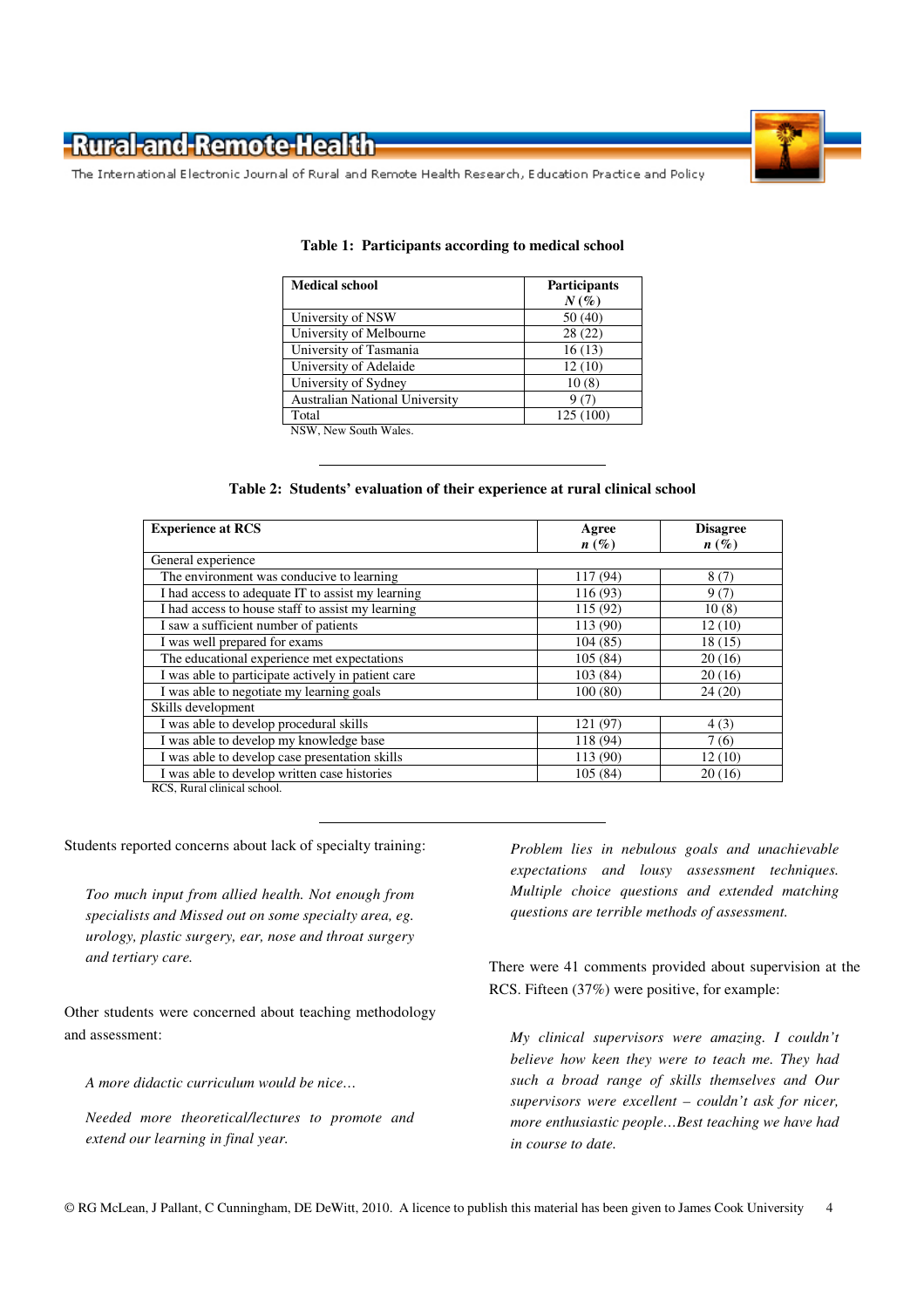

The International Electronic Journal of Rural and Remote Health Research, Education Practice and Policy

| Supervisors at the RCS                                                     | Agree              | Disagree $n$ |
|----------------------------------------------------------------------------|--------------------|--------------|
|                                                                            | $n\left(\%\right)$ | $(\%)$       |
| Were approachable                                                          | 121 (97)           | 4(3)         |
| Were enthusiastic                                                          | 120 (96)           | 5(4)         |
| Treated me with respect                                                    | 119 (95)           | 6(5)         |
| Were excellent role models                                                 | 116 (93)           | 9(7)         |
| Facilitated a learning environment                                         | 114 (92)           | 10(8)        |
| Gave me sufficient autonomy                                                | 115 (92)           | 10(8)        |
| Gave adequate help and advice                                              | 115 (92)           | 10(8)        |
| Overall my clinical school provided an excellent education                 | 109 (87)           | 16(13)       |
| Gave useful feedback                                                       | 107(86)            | 18 (14)      |
| Provided me with access to people with a wide range of health problems     | 107(86)            | 17(14)       |
| Facilitated the development of my decision-making about patient management | 106(85)            | 19(15)       |
| Assisted me in identifying learning needs                                  | 104(84)            | 20(16)       |
| Provided me with appropriate clinical responsibilities                     | 103(83)            | 21(17)       |
| Provided appropriate supervision of my clinical decision                   | 103(83)            | 21(17)       |
| Provided opportunities for continuity of patient care                      | 101(82)            | 23(18)       |
| RCS, Rural clinical school.                                                |                    |              |

**Table 3: Students' assessment of supervision at rural clinical schools** 

However, 19 (46%) were mixed, and typically, these comments stated some supervision was excellent but some not to the same standard, for example:

*Supervision was done well by some and not so well by others.* 

*Very supervisor dependent, some great, some not so great.* 

Only 8 (19%) were negative, for example:

*There just aren't enough clinicians to help the increasing number of students. Rural medical students suffer greatly.* 

Many students  $(n = 101, 81\%)$  compared their RCS experience with their metropolitan-based peers. Of these, 53%  $(n = 54)$  stated the RCS experience was unequivocally positive in comparison, 30% (*n* = 30) provided mixed or neutral responses,  $8\%$  ( $n = 8$ ) were totally negative and  $9\%$  $(n = 9)$  stated they were not sure. Some students  $(n = 10)$ , 10%) commented their experience was more 'hands on' than their metropolitan peers and 4 (3.9%) appreciated their

increased patient access. Typical positive comments included:

*...better, more patient contact, more teaching...* 

*...clinical experience was fantastic. Was a great environment to learn.*

Examples of a mixed/neutral response are:

*Different. Not better, not worse, just different.* 

*Is superior in academic and patient interaction but has negative aspects with respect to housing, schooling, social etc.*

Negative comments included:

*A little limited due to lack of exposure to clinical specialties...* 

*Worse. The metro hospitals in my opinion had better patient access and education opportunities.*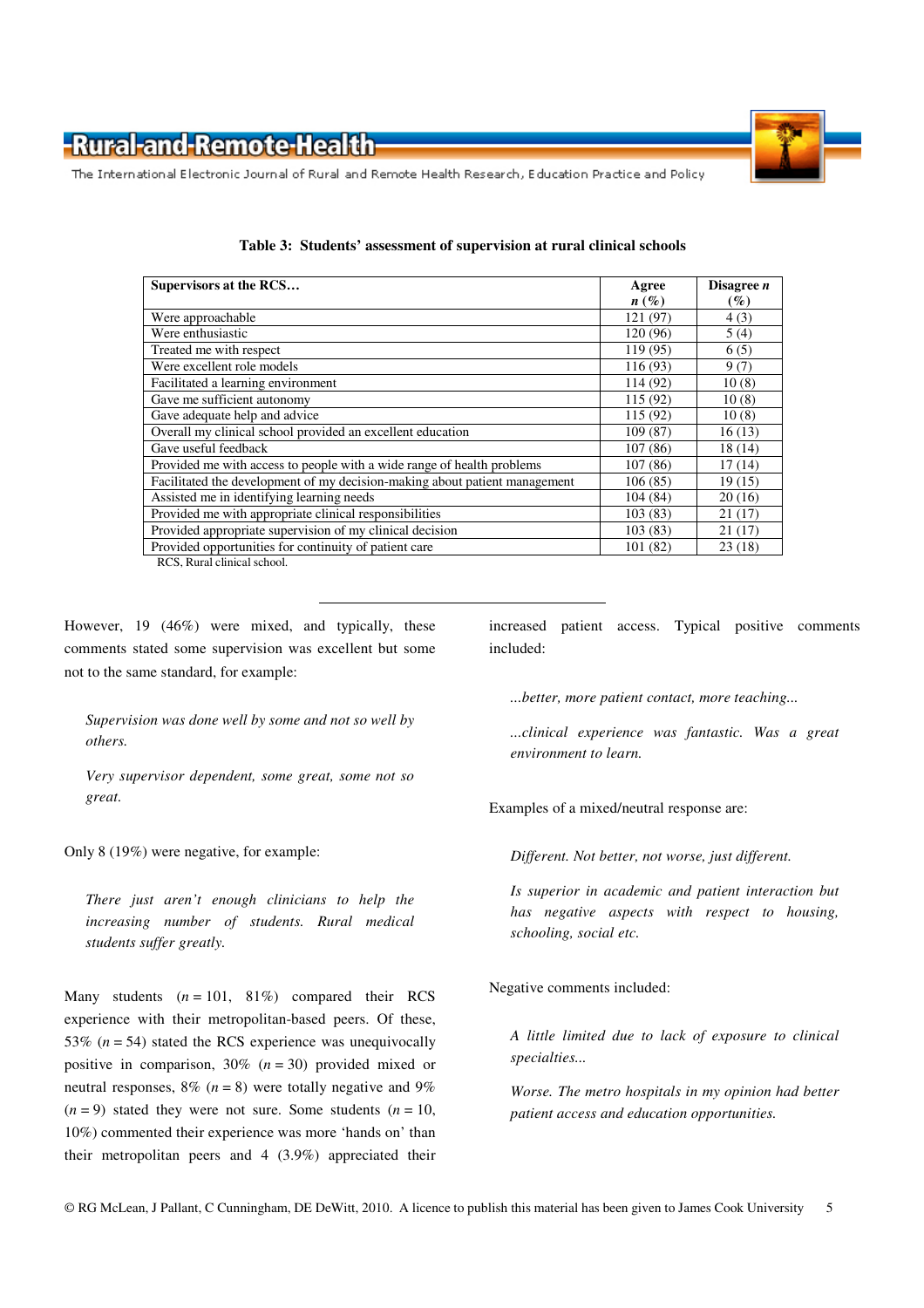The International Electronic Journal of Rural and Remote Health Research, Education Practice and Policy

Eighty students (64%) responded to a question about the best aspect of their RCS experience. Nineteen (24%) commented on the quality of clinical teaching and the ability to learn clinical skills; for 16 (20%) patient exposure was the best aspect; while 8 (10%) commented on either increased autonomy or increased ability to work in teams. Ten students (13%) commented that the best thing was the lifestyle and friends.

The influence of medical staff as positive role models was addressed by 50 students (40%). Aspects that were considered most important in the role modelling were that the person was not arrogant but respectful, showed both exceptional clinical and other attributes as a doctor including motivation to teach, and demonstrated how one could have a balanced life between work and family in the country.

### Discussion

The overall results about students' experiences in the RCS are unequivocally positive. Most importantly, the RCS environment was conducive to learning and the development of clinical skills, the students were able to see an adequate number of patients and were well prepared for examinations, and their supervisors were very good and acted as positive role models. In this respect, the results are not surprising because they reflect the results of previous reports $9-11$ . However, this is the first study combining data from several universities with distinct curricula, and including both undergraduate and graduate entry programs.

Prior to the initiation of the RCS program, there were concerns that the rural environments may not be conducive to learning, that students would feel inadequately prepared for examinations (as has been reported anecdotally by specialty trainees when asked to undertake rural terms before examinations) and that new supervisors without previous experience with medical students would not be able to provide the same level of academic teaching as their experienced metropolitan colleagues. This concern was expressed anecdotally by some faculty members and by

potential rural supervisors; it is reassuring to see that the concern was unfounded.

However it is important that both the RCSs and their parent faculties, and the funder, do not become complacent. Negative comments were expressed, particularly in the opening comments, and more than 50% of those who responded to the open-ended questions had negative comments (or perhaps constructive criticism) about aspects of their RCS experience and supervision. It will probably be of more value to explore these in some detail and address specific aspects rather than believing that greater than  $80\%$ positive response to specific questions means that there is no further work to be done. In addition, some aspects that were positive for some students have the potential to be negative for others; for example, while some appreciate increased autonomy, others may need more support.

There is variation across the universities as to who can or is required to attend the RCS. Some programs are undergraduate entry (the number is decreasing) while others are graduate entry. The latter tend to attract students who are older and more likely to have family commitments that mean spending an extended period of time rurally is more problematic. Such social issues have been identified as being important and need continual attention<sup>12</sup>, including data from the larger FRAME study<sup>13</sup>.

The RCSs have been breaking new ground in demonstrating that specialist curricula can be taught in rural environments, and not necessarily only by specialists<sup>14</sup>, and using new technologies to overcome distances for teaching<sup>15</sup>. Both of these developments are important for the universities, for the rural doctors who are supported by these measures, and most importantly, the rural patients who will benefit in the longer term.

Not all universities with RCSs chose to participate in the survey, which was a voluntary undertaking. However the approximately 75% response rate from those that did participate was remarkably good, although there was significant variation in response rate across the universities.

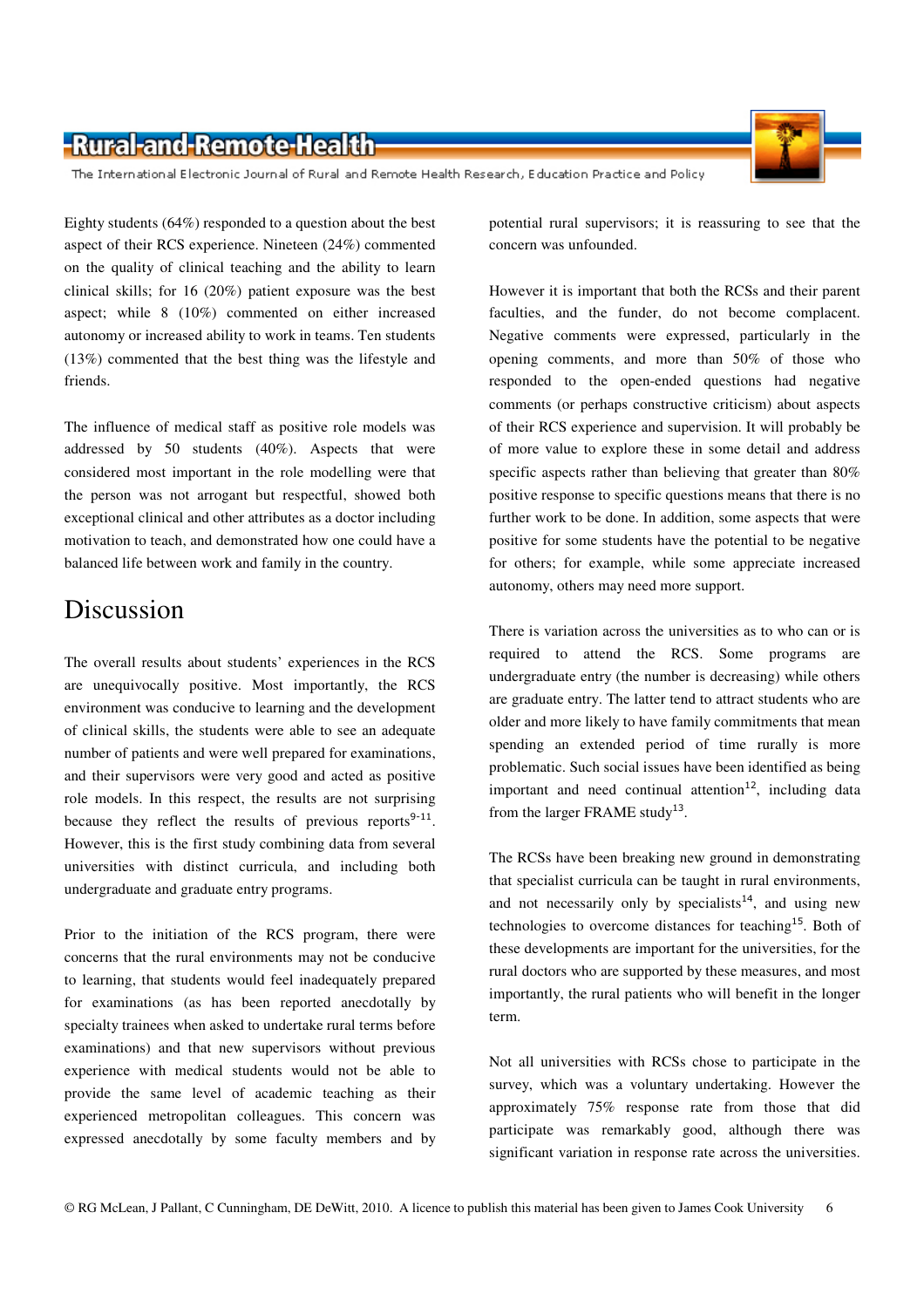The International Electronic Journal of Rural and Remote Health Research, Education Practice and Policy

It is clear that at some universities not all eligible students received questionnaires. This was partly due to fact that most RCSs had multiple campuses, this was the first time that multi-university questionnaires had been distributed, and there was some misunderstanding about who should receive the questionnaire. It is possible that the respondents were primarily those who had positive experiences, although it could have been expected that those who had significantly negative experiences would also respond, however this does not seem to have been the case. However the RCS program only commenced in 2002 and students in this study completed their training when the RCSs had no academic reputation or track record.

Fewer students are now 'conscripted' to RCSs. For example in 2006 one RCS had 64% of students conscripted while for 2009 the RCS was over-subscribed (D De Witt, pers. data, 2010). In addition one study has shown that RCS medical students perform at least as well as their metropolitan clinical school colleagues in formal assessments<sup>16</sup>, and the University of Western Australia RCS received an Australian Learning and Teaching Council award in 2007 for innovation in curricula, learning and teaching.

Several recent reports have shown that RCS students are more likely to chose a future rural career $17,18$ . In the future, original work by the FRAME investigators and the Medical Student Outcome Database will allow more complete data collection and an examination of longitudinal trends at a national level.

Kamien was one of the earliest advocates for rural medical training in Australia in 1975<sup>19</sup>. He suggested the concept of community medical training (at that time in a rural Aboriginal community) with the aim of balancing the bias of hospital-based training, and to broaden the student perspective, widen career choice, provide insight into the needs of socially disadvantaged groups and increase understanding of the wider role that the doctor can play in the community. It appears that the RCS program is on track to achieve these goals.

## Conclusions

Students' experiences in the RCSs are unequivocally positive. Most importantly, the RCS environment was conducive to learning and the development of clinical skills, the students were able to see an adequate number of patients and were well-prepared for examinations, and their supervisors were very good and acted as positive role models. This augers well for the success of the RCS program and for their role in attracting future doctors to work in rural environments.

# Acknowledgements

This study was funded by the Australian Government Department of Health and Ageing. It was authored on behalf of the FRAME Investigators and the authors acknowledge the support of the following FRAME members, and their staff at the RCSs, who agreed to allow, and facilitated, their students' involvement in this study: Professor Louis Pilotto (University of New South Wales), Professor Judi Walker (University of Tasmania), Associate Professor Joseph Canalese (University of Sydney), Associate Professor Jonathan Newbury (University of Adelaide), Professor Amanda Barnard (Australian National University).

#### **References**

1. Australian Institute of Health and Welfare. *Medical labour force 2007*, National Health Labourforce Series no 44. Canberra, ACT: AIHW, 2009.

2. Australian Institute of Health and Welfare. *Rural, regional and remote health Indicators of health status and determinants of health*, Rural Health Series no 9. Canberra, ACT: AIHW, 2008.

3. Department of Health and Ageing. *Health workforce programs*.(Online) 2010. Available: http://www.health.gov.au/ internet/main/publishing.nsf/Content/work-prog (Accessed 17 January 2010).